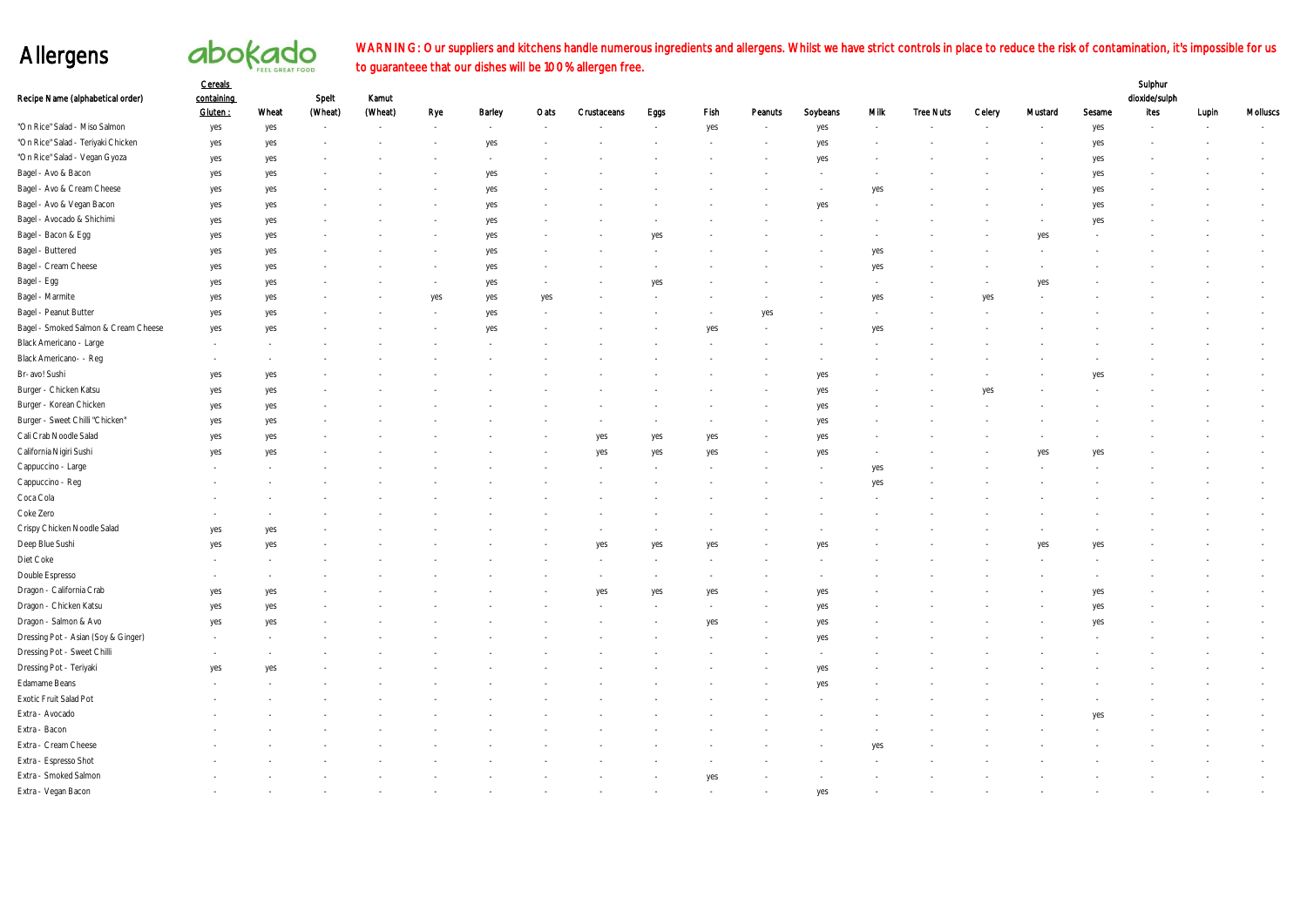## Allergens

# abokado

#### Sulphur WARNING: Our suppliers and kitchens handle numerous ingredients and allergens. Whilst we have strict controls in place to reduce the risk of contamination, it's impossible for us to guaranteee that our dishes will be 100% allergen free.

| Recipe Name (alphabetical order)                | <b>Cereals</b><br>containing<br>Gluten: | Wheat                    | Spelt<br>(Wheat) | Kamut<br>(Wheat)         |                                 | Barley | Oats | Crustaceans | Eggs | Fish | Peanuts | Soybeans | <b>Milk</b> | <b>Tree Nuts</b> | Celery | Mustard                  | Sesame | Sulphur<br>dioxide/sulph<br>ites |       | Molluscs |
|-------------------------------------------------|-----------------------------------------|--------------------------|------------------|--------------------------|---------------------------------|--------|------|-------------|------|------|---------|----------|-------------|------------------|--------|--------------------------|--------|----------------------------------|-------|----------|
| Flat White                                      |                                         | $\overline{\phantom{a}}$ | $\sim$           | $\overline{\phantom{a}}$ | Rye<br>$\overline{\phantom{a}}$ |        |      |             |      |      |         |          | yes         |                  |        | $\overline{\phantom{a}}$ |        |                                  | Lupin |          |
| Froyo (naked)                                   |                                         |                          |                  |                          |                                 |        |      |             |      |      |         |          | yes         |                  |        |                          |        |                                  |       |          |
| $\mbox{Ginger}$                                 |                                         |                          |                  |                          |                                 |        |      |             |      |      |         |          |             |                  |        |                          |        |                                  |       |          |
| Innocent Bubbles - Apple & Berry                |                                         |                          |                  |                          |                                 |        |      |             |      |      |         |          |             |                  |        |                          |        |                                  |       |          |
| Innocent Bubbles - Lemon & Limes                |                                         |                          |                  |                          |                                 |        |      |             |      |      |         |          |             |                  |        |                          |        |                                  |       |          |
| Innocent Juicy Water - Lemon & Limes            |                                         |                          |                  |                          |                                 |        |      |             |      |      |         |          |             |                  |        |                          |        |                                  |       |          |
| Innocent Juicy Water - Raspberries & Blackcurra |                                         |                          |                  |                          |                                 |        |      |             |      |      |         |          |             |                  |        |                          |        |                                  |       |          |
| Katsu Nigiri Sushi                              | yes                                     | yes                      |                  |                          |                                 |        |      |             |      | yes  |         | yes      |             |                  |        | yes                      | yes    |                                  |       |          |
| Kent Crisps - Cheese & Onion                    |                                         |                          |                  |                          |                                 |        |      |             |      |      |         |          | yes         |                  |        |                          |        |                                  |       |          |
| Kent Crisps - Sea Salt                          |                                         |                          |                  |                          |                                 |        |      |             |      |      |         |          |             |                  |        |                          |        |                                  |       |          |
| Latte - Large                                   |                                         |                          |                  |                          |                                 |        |      |             |      |      |         |          | yes         |                  |        |                          |        |                                  |       |          |
| Latte - Reg                                     |                                         |                          |                  |                          |                                 |        |      |             |      |      |         |          | yes         |                  |        |                          |        |                                  |       |          |
| Love Corn - BBQ                                 |                                         |                          |                  |                          |                                 |        |      |             |      |      |         |          |             |                  |        |                          |        |                                  |       |          |
| Love Corn - Sea Salt                            |                                         |                          |                  |                          |                                 |        |      |             |      |      |         |          |             |                  |        |                          |        |                                  |       |          |
| Mango & Lime Pot                                |                                         |                          |                  |                          |                                 |        |      |             |      |      |         |          |             |                  |        |                          |        |                                  |       |          |
| $\mathsf{Milk}\xspace$ - $\mathsf{Cat}\xspace$  | yes                                     |                          |                  |                          |                                 |        | yes  |             |      |      |         |          |             |                  |        |                          |        |                                  |       |          |
| Milk - Skinny                                   |                                         |                          |                  |                          |                                 |        |      |             |      |      |         |          | yes         |                  |        |                          |        |                                  |       |          |
| Milk - Soy                                      |                                         |                          |                  |                          |                                 |        |      |             |      |      |         | yes      |             |                  |        |                          |        |                                  |       |          |
| Miso Soup                                       | yes                                     | yes                      |                  |                          |                                 |        |      |             |      |      |         | yes      |             |                  |        |                          |        |                                  |       |          |
| Oishi Sushi                                     | yes                                     | yes                      |                  |                          |                                 |        |      | yes         | yes  | yes  |         | yes      |             |                  |        | yes                      | yes    |                                  |       |          |
| Omega 3 Sushi                                   | yes                                     | yes                      |                  |                          |                                 |        |      |             |      | yes  |         | yes      |             |                  |        | yes                      | yes    |                                  |       |          |
| Omega Lite Sushi                                | yes                                     | yes                      |                  |                          |                                 |        |      |             |      | yes  |         | yes      |             |                  |        | yes                      |        |                                  |       |          |
| Poke - Spicy Citrus Salmon                      | yes                                     | yes                      |                  |                          |                                 |        |      |             |      | yes  |         | yes      |             |                  |        |                          | yes    |                                  |       |          |
| Poke - Teriyaki Salmon                          | yes                                     | yes                      |                  |                          |                                 |        |      |             |      | yes  |         | yes      |             |                  |        |                          | yes    |                                  |       |          |
| Poke - Teriyaki Chicken                         | yes                                     | yes                      |                  |                          |                                 | yes    |      |             |      |      |         | yes      |             |                  |        |                          | yes    |                                  |       |          |
| Poke - Plant Based                              | yes                                     | yes                      |                  |                          |                                 |        |      |             |      |      |         | yes      |             |                  |        |                          | yes    |                                  |       |          |
| Popchips - BBQ                                  |                                         |                          |                  |                          |                                 |        |      |             |      |      |         |          |             |                  |        |                          |        |                                  |       |          |
| Popchips - Salt & Vinegar                       |                                         |                          |                  |                          |                                 |        |      |             |      |      |         |          |             |                  |        |                          |        |                                  |       |          |
| Porridge - Plain                                | yes                                     |                          |                  |                          |                                 |        | yes  |             |      |      |         |          | yes         |                  |        |                          |        |                                  |       |          |
| Pot - Crispy Onions                             | yes                                     | yes                      |                  |                          |                                 |        |      |             |      |      |         |          |             |                  |        |                          |        |                                  |       |          |
| Pot - Hot Sauce                                 |                                         |                          |                  |                          |                                 |        |      |             |      |      |         |          |             |                  |        |                          |        |                                  |       |          |
| Propercorn - Salty                              |                                         |                          |                  |                          |                                 |        |      |             |      |      |         |          |             |                  |        |                          |        |                                  |       |          |
| Propercorn - Sweet & Salty                      |                                         |                          |                  |                          |                                 |        |      |             |      |      |         |          |             |                  |        |                          |        |                                  |       |          |
| Rice Bowl - Chicken Katsu Curry                 | yes                                     | yes                      |                  |                          |                                 |        |      |             |      |      |         | yes      |             |                  | yes    |                          |        |                                  |       |          |
| Rice Bowl - Vegan Chicken Katsu Curry           | yes                                     | yes                      |                  |                          |                                 |        |      |             |      |      |         | yes      |             |                  | yes    |                          |        |                                  |       |          |
| River Run Sushi                                 | yes                                     | yes                      |                  |                          |                                 |        |      |             |      | yes  |         | yes      |             |                  |        | yes                      |        |                                  |       |          |
| Scrambled Eggs                                  |                                         |                          |                  |                          |                                 |        |      |             | yes  |      |         |          |             |                  |        |                          |        |                                  |       |          |
| Scrambled Eggs & Avo                            |                                         |                          |                  |                          |                                 |        |      |             | yes  |      |         |          |             |                  |        |                          |        |                                  |       |          |
| Side - Chicken Katsu                            | yes                                     | yes                      |                  |                          |                                 |        |      |             |      |      |         |          |             |                  |        |                          |        |                                  |       |          |
| Side - Roasted Dumplings                        | yes                                     | yes                      |                  |                          |                                 |        |      |             |      |      |         | yes      |             |                  |        |                          |        |                                  |       |          |
| Side - THIS "Chicken"                           | yes                                     | yes                      |                  |                          |                                 |        |      |             |      |      |         | yes      |             |                  |        |                          |        |                                  |       |          |
| Sparkling Water                                 |                                         |                          |                  |                          |                                 |        |      |             |      |      |         |          |             |                  |        |                          |        |                                  |       |          |
| Spicy Chicken Katsu Sushi                       | yes                                     | yes                      |                  |                          |                                 |        |      |             |      |      |         | yes      |             |                  |        |                          | yes    |                                  |       |          |
| Spicy Dumpling Noodle Salad                     | yes                                     | yes                      |                  |                          |                                 |        |      |             |      |      |         | yes      |             |                  |        |                          | yes    |                                  |       |          |
| Spicy Salmon Sushi                              | yes                                     | yes                      |                  |                          |                                 |        |      |             |      | yes  |         | yes      |             |                  |        |                          | yes    |                                  |       |          |
| Still Water                                     |                                         |                          |                  |                          |                                 |        |      |             |      |      |         |          |             |                  |        |                          |        |                                  |       |          |
| Sweet Chilli Roasted Dumplings                  | yes                                     | yes                      |                  |                          |                                 |        |      |             |      |      |         | yes      |             |                  |        |                          | yes    |                                  |       |          |
| Tea - Earl Grey - Large                         |                                         |                          |                  |                          |                                 |        |      |             |      |      |         |          |             |                  |        |                          |        |                                  |       |          |
| Tea - Earl Grey - Reg                           |                                         |                          |                  |                          |                                 |        |      |             |      |      |         |          |             |                  |        |                          |        |                                  |       |          |